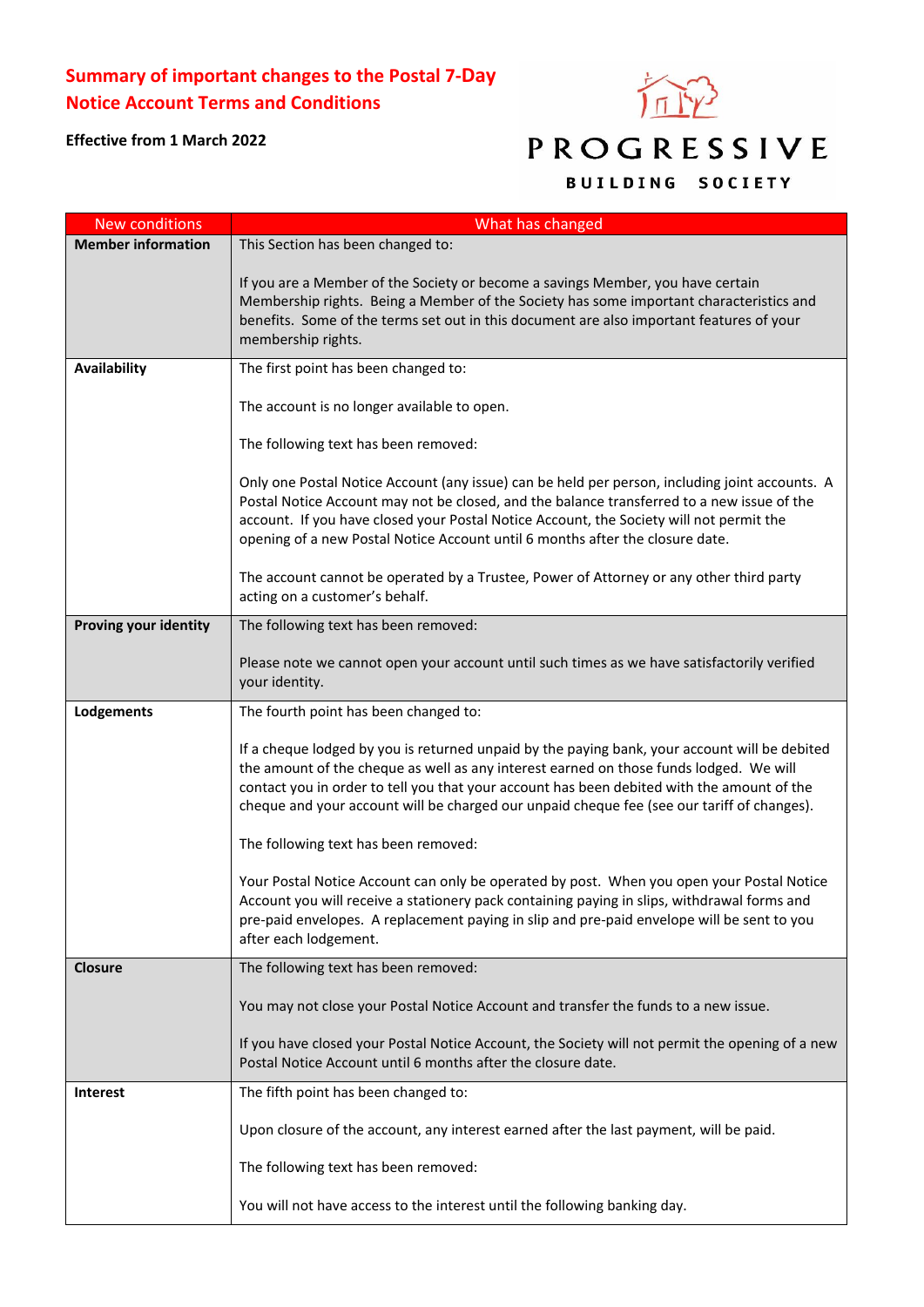| <b>Changes to interest</b>           | This Section has been changed to:                                                                                                                                                              |
|--------------------------------------|------------------------------------------------------------------------------------------------------------------------------------------------------------------------------------------------|
| rates                                |                                                                                                                                                                                                |
|                                      | We may change the interest rates which apply to your account at any time if we reasonably<br>believe at that time that the change is needed for any one or more of the following reasons:      |
|                                      | to respond to changes or anticipated changes in the law, regulations or statements or                                                                                                          |
|                                      | codes of practice (or the interpretation of these) or to respond to a decision made by a                                                                                                       |
|                                      | court, ombudsman or regulator;                                                                                                                                                                 |
|                                      | having regard to the interest of all our investors, to enable us to fairly and appropriately                                                                                                   |
|                                      | harmonise interest rates being paid to investors following any acquisition or transfer of                                                                                                      |
|                                      | deposit or savings account to us or upon any takeover or merger of the Society with                                                                                                            |
|                                      | another savings account provider;<br>to maintain, increase or reduce the difference between the rates we pay our savings                                                                       |
|                                      | Members/other investors and the rates we charge our borrowing Members. We pay our                                                                                                              |
|                                      | investors (meaning, saving Members or funds providers) interest and we charge our                                                                                                              |
|                                      | borrowing Members interest on their loans. (We do this to raise money and to attract and                                                                                                       |
|                                      | keep savings Members/other investors. This is done to maintain our financial strength);                                                                                                        |
|                                      | to enable us to respond to changes to our costs which arise as a result of changes in                                                                                                          |
|                                      | externally set reference rates (such as the Bank of England's base rate) or which arise due<br>to changes in interest rates in the retail banking market;                                      |
|                                      | to enable us to otherwise manage changes to our costs in providing the account, including<br>$\bullet$                                                                                         |
|                                      | administrative costs involved in providing services or facilities or changes to the cost to us                                                                                                 |
|                                      | of borrowing funds.                                                                                                                                                                            |
|                                      |                                                                                                                                                                                                |
|                                      | Such changes may include the introduction of a zero or a negative rate of interest in response<br>to changes to externally set reference rates or to changes in our costs. Any change we make  |
|                                      | to interest rates will be reasonable and proportionate to the circumstances giving rise to the                                                                                                 |
|                                      | change.                                                                                                                                                                                        |
|                                      |                                                                                                                                                                                                |
|                                      | The following text has been added:                                                                                                                                                             |
|                                      | Alternatively, we may give personal written notice which can be by:                                                                                                                            |
|                                      | letter;<br>$\bullet$                                                                                                                                                                           |
|                                      | electronic message;                                                                                                                                                                            |
|                                      | email;                                                                                                                                                                                         |
|                                      | statement message or insert.                                                                                                                                                                   |
| How we will notify you<br>of changes | This Section has been changed to:                                                                                                                                                              |
|                                      | If we decrease the interest paid to you and you are not happy with the change, you will have                                                                                                   |
|                                      | 30 days from the date of notification to switch your account or close it without having to give                                                                                                |
|                                      | us any period of notice. If you chose to switch or close your account, you will not lose any                                                                                                   |
|                                      | interest due up to the date of switching/closure and you will not pay any charges that would                                                                                                   |
|                                      | otherwise apply.                                                                                                                                                                               |
| Joint accounts                       | This Section has been changed to:                                                                                                                                                              |
|                                      | Your account may be held as a joint account by up to 2 people. You must notify us promptly                                                                                                     |
|                                      | about any changes in the personal details for any of the account holders. This includes for                                                                                                    |
|                                      | example, any changes of address.es                                                                                                                                                             |
|                                      |                                                                                                                                                                                                |
|                                      | If you open a savings account with another party you jointly own the entire balance with the                                                                                                   |
|                                      | other party, not just a proportion or share of it. All joint holders are entitled to operate the<br>account, make withdrawals, close the account or transfer the balance to an account in only |
|                                      | one of your names and each of you is separately responsible to us for the performance of all                                                                                                   |
|                                      | the obligations of the account holders, not just a part or share of them. This is known as 'joint                                                                                              |
|                                      | and several liability'. This legal concept will be relevant, for example, in situations where there                                                                                            |
|                                      | is a matrimonial split with a savings account in joint names.                                                                                                                                  |
|                                      | Legally any joint holder can make withdrawals from the account even though the funds in the                                                                                                    |
|                                      | account may be in dispute.                                                                                                                                                                     |
|                                      |                                                                                                                                                                                                |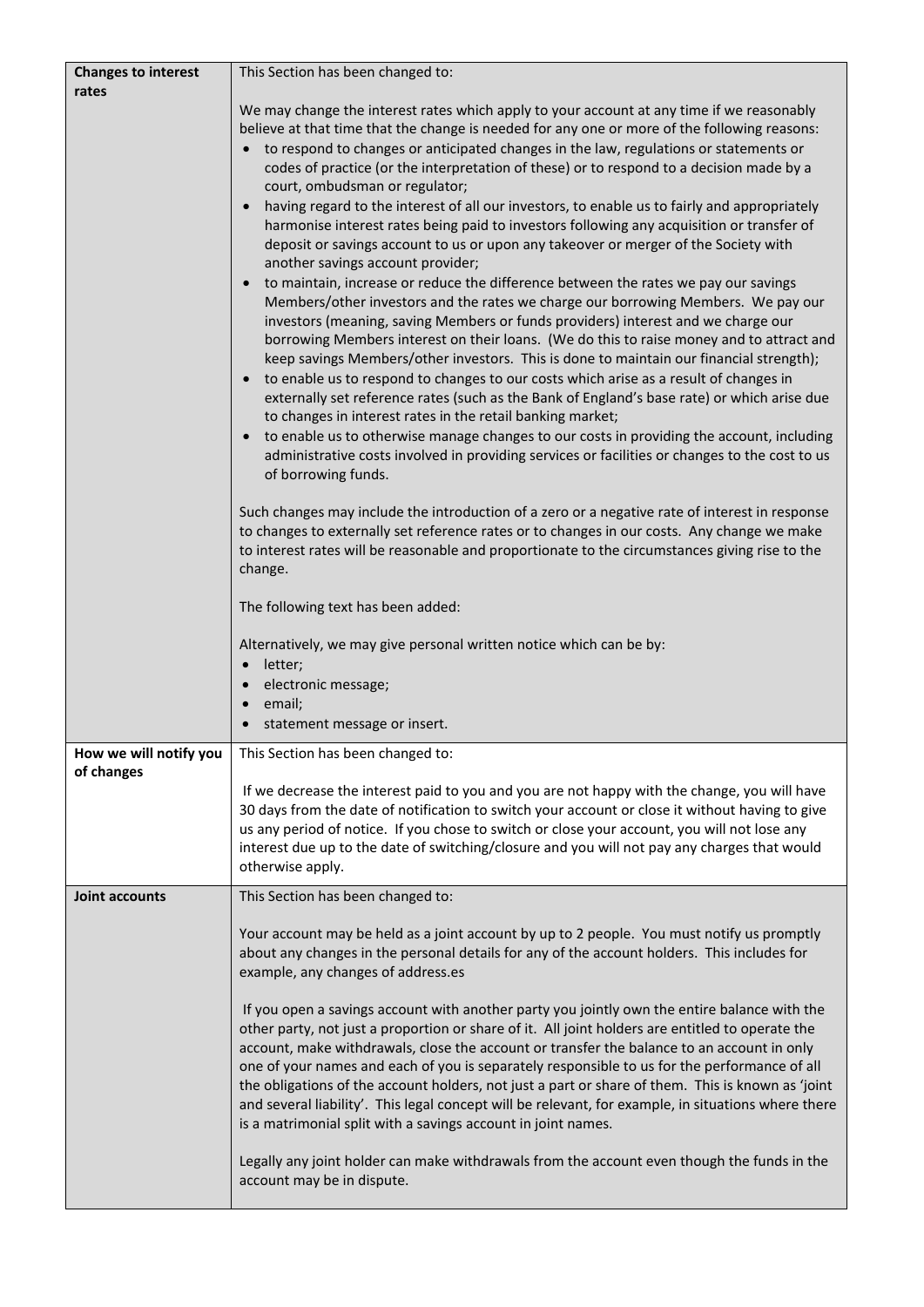|                              | When you open the account, you can specify that the signatures of all of the joint holders will<br>be required to operate the account. This will safeguard the interests of all parties but may be<br>inconvenient as all signatures will be required for all transactions on the account. If all<br>signatures are required but not all of them can be obtained, the Society will not allow<br>withdrawals, closure or the transfer of the account until the matter is either resolved legally or<br>by agreement between the parties.<br>We would stress that if the joint Postal 7-Day Notice Account can be operated on the signature<br>of one party to the account, then all joint holders are free to manage this account as they<br>wish. However, the Society reserves the right to freeze any withdrawals or transfers if a party<br>has given the Society written notice that there is a dispute material to the funds in the account<br>or if we reasonably believe there is a dispute. However, there is no obligation on us to freeze<br>the account unless a court orders us to do so.<br>If any of the joint account holders should die, and once we have been given proof of death,<br>we will recognise only the surviving accountholder as having any ownership or interest in the<br>account. The surviving account holder will be able to operate the account on the same terms |
|------------------------------|------------------------------------------------------------------------------------------------------------------------------------------------------------------------------------------------------------------------------------------------------------------------------------------------------------------------------------------------------------------------------------------------------------------------------------------------------------------------------------------------------------------------------------------------------------------------------------------------------------------------------------------------------------------------------------------------------------------------------------------------------------------------------------------------------------------------------------------------------------------------------------------------------------------------------------------------------------------------------------------------------------------------------------------------------------------------------------------------------------------------------------------------------------------------------------------------------------------------------------------------------------------------------------------------------------------------------------------------------------------------------------------------------|
|                              | as before. Immediate withdrawal or closure is also permitted without loss of interest.                                                                                                                                                                                                                                                                                                                                                                                                                                                                                                                                                                                                                                                                                                                                                                                                                                                                                                                                                                                                                                                                                                                                                                                                                                                                                                               |
|                              | No more than two joint account holders are permitted. Only one nominated bank account can<br>be linked to this account. The nominatedbank account must be in the same names of the joint<br>account holders or in the name of one of the account holders.                                                                                                                                                                                                                                                                                                                                                                                                                                                                                                                                                                                                                                                                                                                                                                                                                                                                                                                                                                                                                                                                                                                                            |
| <b>Charges</b>               | The second paragraph has been changed to:                                                                                                                                                                                                                                                                                                                                                                                                                                                                                                                                                                                                                                                                                                                                                                                                                                                                                                                                                                                                                                                                                                                                                                                                                                                                                                                                                            |
|                              | If we increase the level of charges associated with your account, we will provide you with a                                                                                                                                                                                                                                                                                                                                                                                                                                                                                                                                                                                                                                                                                                                                                                                                                                                                                                                                                                                                                                                                                                                                                                                                                                                                                                         |
|                              | personal notice at least 30 days before the change takes effect. If you are not happy with the<br>change, you may switch your account or close it without having to give us any period of notice,                                                                                                                                                                                                                                                                                                                                                                                                                                                                                                                                                                                                                                                                                                                                                                                                                                                                                                                                                                                                                                                                                                                                                                                                    |
|                              | lose any interest due up to the date of switching/closure or any charges that would otherwise<br>apply.                                                                                                                                                                                                                                                                                                                                                                                                                                                                                                                                                                                                                                                                                                                                                                                                                                                                                                                                                                                                                                                                                                                                                                                                                                                                                              |
| <b>Statements and</b>        | This Section has been renamed 'Statements and payment information'.                                                                                                                                                                                                                                                                                                                                                                                                                                                                                                                                                                                                                                                                                                                                                                                                                                                                                                                                                                                                                                                                                                                                                                                                                                                                                                                                  |
|                              |                                                                                                                                                                                                                                                                                                                                                                                                                                                                                                                                                                                                                                                                                                                                                                                                                                                                                                                                                                                                                                                                                                                                                                                                                                                                                                                                                                                                      |
| information                  | The following text has been added:                                                                                                                                                                                                                                                                                                                                                                                                                                                                                                                                                                                                                                                                                                                                                                                                                                                                                                                                                                                                                                                                                                                                                                                                                                                                                                                                                                   |
|                              | When you make an electronic payment out of your account, we will provide you with a<br>payment notification or statement within one month providing the details of the payment.                                                                                                                                                                                                                                                                                                                                                                                                                                                                                                                                                                                                                                                                                                                                                                                                                                                                                                                                                                                                                                                                                                                                                                                                                      |
|                              | Information about payments into or out of your account can be provided on request at any<br>time.                                                                                                                                                                                                                                                                                                                                                                                                                                                                                                                                                                                                                                                                                                                                                                                                                                                                                                                                                                                                                                                                                                                                                                                                                                                                                                    |
|                              | If you have a joint account, we will send one statement addressed to all account holders to the<br>address of the first named account holder. If requested, annual statements can be sent to<br>each party in a joint account at different addresses without an additional charge.                                                                                                                                                                                                                                                                                                                                                                                                                                                                                                                                                                                                                                                                                                                                                                                                                                                                                                                                                                                                                                                                                                                   |
|                              | The following text has been deleted:                                                                                                                                                                                                                                                                                                                                                                                                                                                                                                                                                                                                                                                                                                                                                                                                                                                                                                                                                                                                                                                                                                                                                                                                                                                                                                                                                                 |
|                              | If you use the Society's e-savings facility you can view your statements online and you can tell<br>us to stop sending you interest statements for your account. You can request us to send your<br>interest rate statements by post at any time.                                                                                                                                                                                                                                                                                                                                                                                                                                                                                                                                                                                                                                                                                                                                                                                                                                                                                                                                                                                                                                                                                                                                                    |
| <b>Contacting each other</b> | This Section has been renamed 'Change of personal details'.                                                                                                                                                                                                                                                                                                                                                                                                                                                                                                                                                                                                                                                                                                                                                                                                                                                                                                                                                                                                                                                                                                                                                                                                                                                                                                                                          |
|                              | The following text has been added:                                                                                                                                                                                                                                                                                                                                                                                                                                                                                                                                                                                                                                                                                                                                                                                                                                                                                                                                                                                                                                                                                                                                                                                                                                                                                                                                                                   |
|                              | You must inform the Society if you change your name, address, phone number or email<br>address or if there is a change in your personal circumstances following any certification that<br>you may have provided to the Society.                                                                                                                                                                                                                                                                                                                                                                                                                                                                                                                                                                                                                                                                                                                                                                                                                                                                                                                                                                                                                                                                                                                                                                      |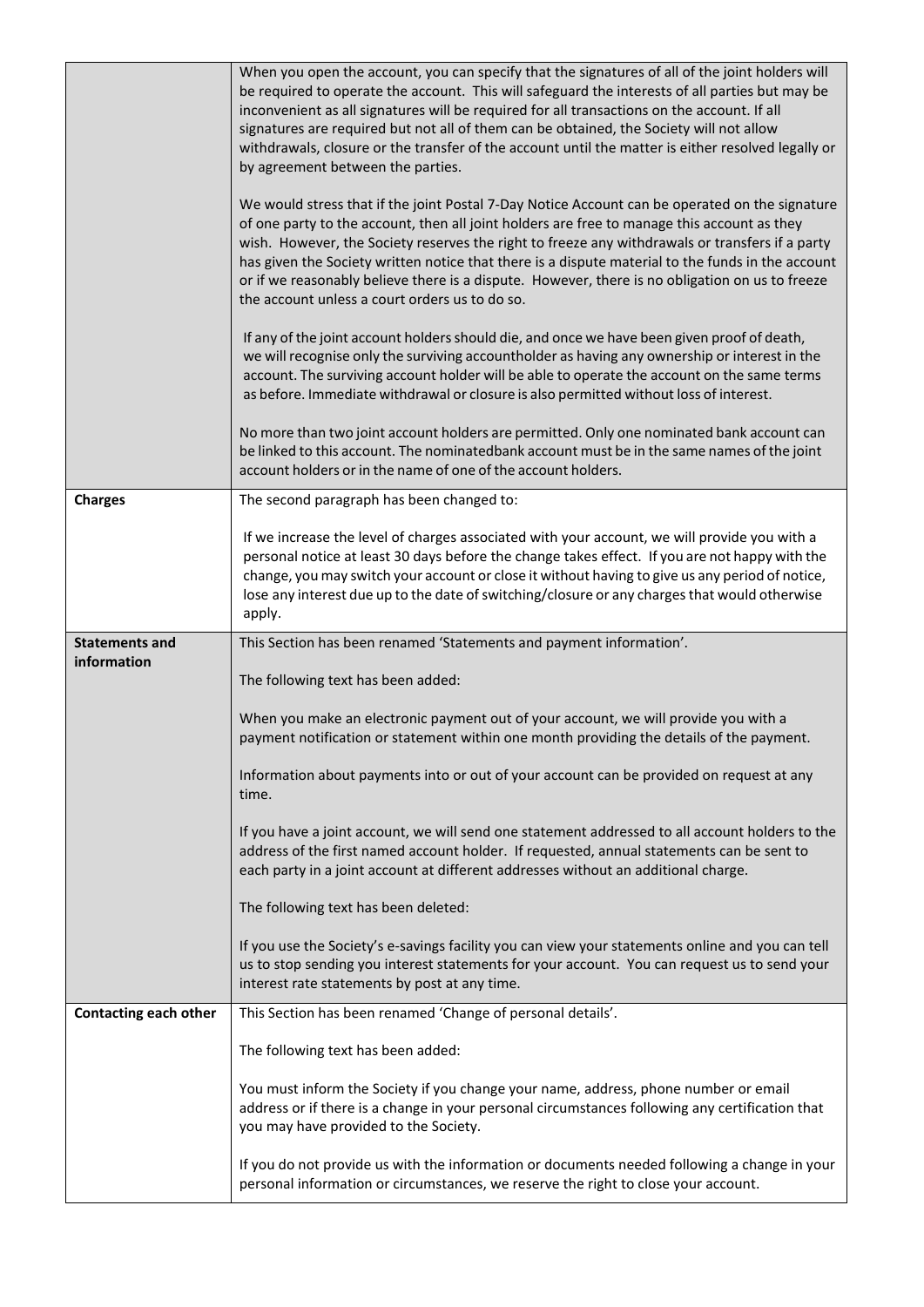| <b>Ending this agreement</b><br>or an account or | This Section has been renamed 'Closing your account or ending this agreement or other<br>service'.                                                                                                                                                                                                                                                                                                                                                                                        |
|--------------------------------------------------|-------------------------------------------------------------------------------------------------------------------------------------------------------------------------------------------------------------------------------------------------------------------------------------------------------------------------------------------------------------------------------------------------------------------------------------------------------------------------------------------|
| service                                          | The second paragraph has been changed to:                                                                                                                                                                                                                                                                                                                                                                                                                                                 |
|                                                  | Subject to the terms and conditions of the account you can end this agreement, or an<br>account or other service under it at any time by writing to the Postal Administration Branch.<br>Where you have not told us in writing we may require confirmation in writing. Where the terms<br>and conditions of the agreement have a notice period you must give the notice period to<br>end the agreement.                                                                                   |
|                                                  | New conditions have been added:                                                                                                                                                                                                                                                                                                                                                                                                                                                           |
|                                                  | (iv) you have given us information which is false or misleading;<br>(v) if you are not eligible, or no longer eligible, for the account or service.                                                                                                                                                                                                                                                                                                                                       |
|                                                  | The following wording has been added:                                                                                                                                                                                                                                                                                                                                                                                                                                                     |
|                                                  | Interest will be paid at the rate that applies to your account up to the day your account is<br>closed.                                                                                                                                                                                                                                                                                                                                                                                   |
| <b>General liability</b>                         | The following text has been moved to 'Your liability for authorised payments':                                                                                                                                                                                                                                                                                                                                                                                                            |
|                                                  | You will not be liable for any payment instructions you did not give yourself, even if they were<br>given using your security details, unless we can prove either:                                                                                                                                                                                                                                                                                                                        |
|                                                  | that you have acted fraudulently in which case you will be liable for all payments from the<br>account that we have been unable to stop, or                                                                                                                                                                                                                                                                                                                                               |
|                                                  | that you have been very careless with your security details. For example, if you do not tell<br>us as soon as you think someone has discovered your security details or is accessing your<br>account without your authority, in which case (depending on the facts of the case and any<br>legal requirements that apply) you may be liable for payments from your account but only<br>until you have told us that your security details have been lost, stolen or could be misused,<br>or |
|                                                  | that you have failed to notify us of the unauthorised or incorrectly processed payment no<br>later than 13 months after the day the transaction was debited from your account.                                                                                                                                                                                                                                                                                                            |
|                                                  | If you are not liable for a payment, we will refund the amount of the payment and any charges<br>or interest you paid as a result of it and pay you any interest we would have paid you on that<br>amount.                                                                                                                                                                                                                                                                                |
| Our liability for<br>unauthorised                | The following text has been added:                                                                                                                                                                                                                                                                                                                                                                                                                                                        |
| payments                                         | You must give any information and help we reasonably ask for to deal with the misuse or<br>unauthorised access to your accounts, or in relation to any other transaction we, the police, or<br>other authorities are investigating. We may pass related information to other banks, building<br>societies or to police or other authorities in the UK.                                                                                                                                    |
| Your liability for<br>unauthorised               | The following text has been deleted:                                                                                                                                                                                                                                                                                                                                                                                                                                                      |
| payments                                         | You will be liable for all losses in respect of unauthorised payments:                                                                                                                                                                                                                                                                                                                                                                                                                    |
|                                                  | where you have acted fraudulently, or<br>you have intentionally, or with gross negligence, failed to comply with your obligations<br>$\bullet$<br>under this agreement in relation to the issue or use of the withdrawal forms up until the<br>point you notify us.                                                                                                                                                                                                                       |
| <b>Payments incorrectly</b>                      | The following text has been added:                                                                                                                                                                                                                                                                                                                                                                                                                                                        |
| lodged to your<br>account                        | If you become aware of a payment that has been incorrectly lodged to your account, then you<br>are legally obliged to inform the Society so the funds can be returned to the payer.                                                                                                                                                                                                                                                                                                       |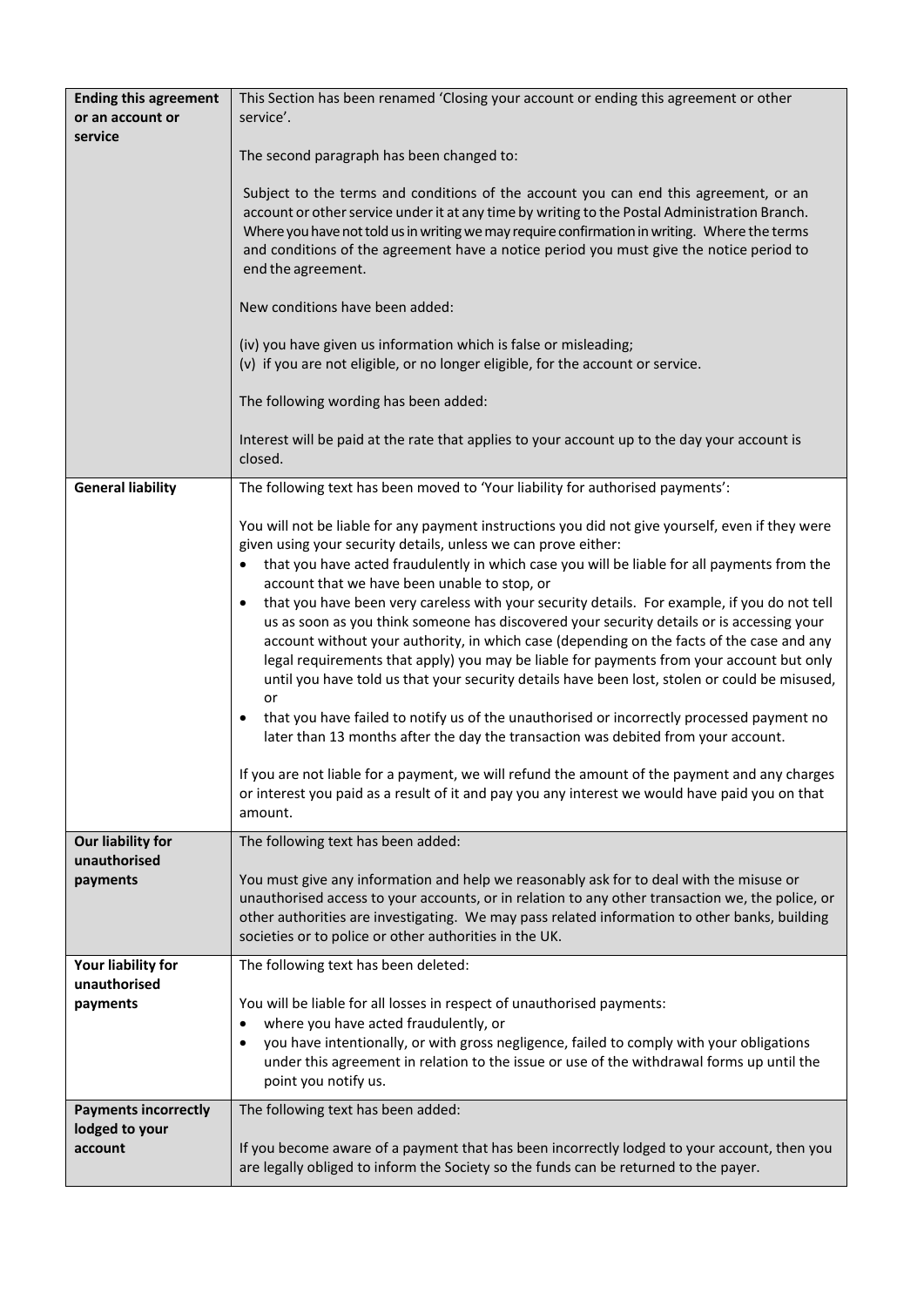| <b>Protecting your</b>                | The following text has been removed:                                                                                                                                                     |
|---------------------------------------|------------------------------------------------------------------------------------------------------------------------------------------------------------------------------------------|
| accounts                              |                                                                                                                                                                                          |
|                                       | Increasing number of cheques are being intercepted in the post and paid into fraudulent<br>accounts. The more details about the true payee and the fewer the empty spaces on the         |
|                                       | cheque the less likely that it can be tampered with and used fraudulently. Whenever you                                                                                                  |
|                                       | write a cheque you must clearly write the name of the person or organisation you are paying                                                                                              |
|                                       | the cheque to and insert extra information about them on the cheque such as an account                                                                                                   |
|                                       | number or reference number. A line should be drawn through unused space on the cheque so                                                                                                 |
|                                       | that extra words or numbers cannot be added.                                                                                                                                             |
| <b>Data Protection</b>                | Under the heading 'Purpose and bases for processing your personal data' the following<br>conditions have been added:                                                                     |
|                                       |                                                                                                                                                                                          |
|                                       | We use your information in a number of ways:<br>to provide our services to you;                                                                                                          |
|                                       | when using credit reference agencies.                                                                                                                                                    |
|                                       |                                                                                                                                                                                          |
| <b>Categories of personal</b><br>data | Sub Section 'Special Categories of Personal Data' has been changed to:                                                                                                                   |
|                                       | In some circumstances you may wish to provide us with sensitive personal data or special                                                                                                 |
|                                       | categories of personal data, such as health information, to enable us to help you access and<br>manage your accounts, or otherwise to enable us to continue to provide our services in a |
|                                       | manner appropriate to your needs (particularly if the information disclosed to us concerns an                                                                                            |
|                                       | actual or potential vulnerability). Where possible we will ask for your consent. If we are                                                                                               |
|                                       | unable to obtain your consent, we may not be able to understand your needs or to provide                                                                                                 |
|                                       | any interventions or adjustments you may require.                                                                                                                                        |
| <b>Recipients of your</b>             | The following text has been deleted from the second paragraph:                                                                                                                           |
| personal data                         |                                                                                                                                                                                          |
|                                       | The Society may disclose your personal information to other organisations, for example where:                                                                                            |
|                                       | the processing is necessary for the performance of a contract with you or to take steps to<br>enter in to a contract;                                                                    |
|                                       | the processing is necessary for compliance with a legal obligation;                                                                                                                      |
|                                       | the processing is necessary for the purposes of legitimate interests pursued by us or a third                                                                                            |
|                                       | party;                                                                                                                                                                                   |
|                                       | we have your consent;                                                                                                                                                                    |
|                                       | for the purposes of verifying information you have given us, for example verifying your<br>income when assessing you for credit;                                                         |
|                                       | for the purpose of improving our products, services and marketing communications with                                                                                                    |
|                                       | specialist market research organisations who may contact you on our behalf.                                                                                                              |
|                                       | The second paragraph has been changed to:                                                                                                                                                |
|                                       | The Society may disclose your personal information to other organisations, as detailed in the                                                                                            |
|                                       | Privacy Notice.                                                                                                                                                                          |
| <b>Transfers to third</b>             | The second sentence has been changed to:                                                                                                                                                 |
| country and<br>safeguards             | The Society and our service providers may process personal information outside of the UK and                                                                                             |
|                                       | the EEA. We will ensure that it is secure and protected from unauthorised access. Where                                                                                                  |
|                                       | personal information is processed in countries that are not deemed to have the same level of                                                                                             |
|                                       | protection for personal data as in the UK and EEA, we will ensure a similar level of protection                                                                                          |
|                                       | for your information by implementing certain safeguards, as further detailed in the Society's                                                                                            |
|                                       | Privacy Notice.                                                                                                                                                                          |
| <b>Retention period</b>               | This Section has been changed to:                                                                                                                                                        |
|                                       | We will keep your information as long as permitted for our legitimate business purposes and                                                                                              |
|                                       | for any retention period that we are legally required to meet. We will store your personal data                                                                                          |
|                                       | for a period of 10 years after a mortgage account relationship has ended or 6 years after a                                                                                              |